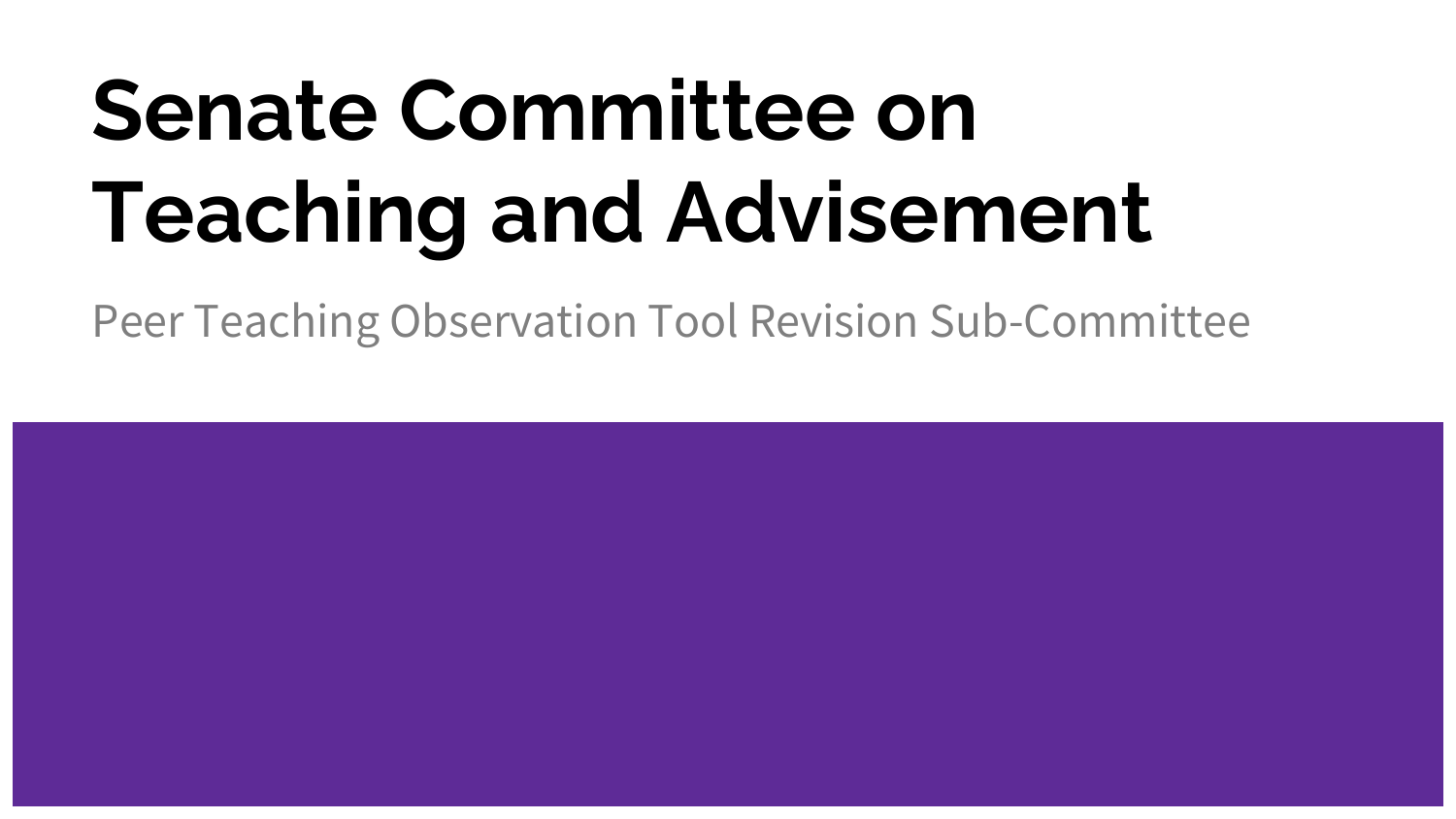## **Adelphi's original form:**

[https://faculty.adelphi.edu/wp-content/blogs.dir/952/files/2018/02/Guidelines](https://faculty.adelphi.edu/wp-content/blogs.dir/952/files/2018/02/Guidelines-and-Form-for-Peer-Observation-PDF-.pdf)and-Form-for-Peer-Observation-PDF-.pdf

- Outlines pre- and post-meetings along with observation itself
- Identifies 3 key areas of observation including 1. **Subject matter**, highlighting course objectives, 2. **Presentation**, with teaching methods and technologies, and 3. **Student engagement**
- Concluding summary outlines performance strengths and areas of improvement
- Bears some resemblance to institutions such as Harvard or Cornell: e.g. <https://bokcenter.harvard.edu/class-observations-grad>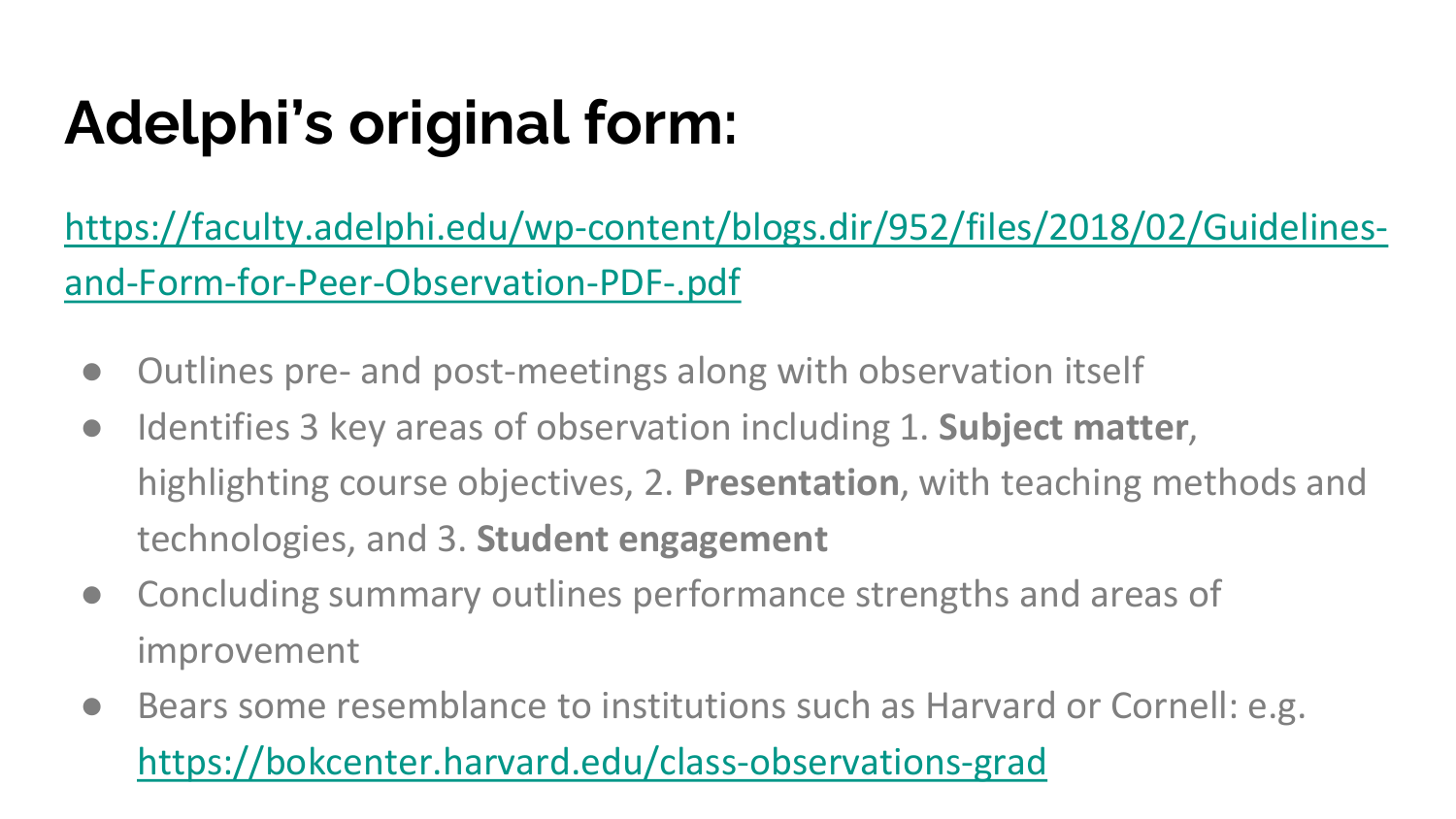### **Collective Bargaining Agreement Language: Purposes (peer observation and pro dev)**

"The UPRC, Chair, Dean, and faculty member to be observed will agree upon a list of **tenured faculty members who may perform an obs ervation**. The Dean will then select a faculty member from the list to perform the observation. The observation report and the faculty member's response, if any, shall be forwarded to the UPRC. Normally, the UPRC will simply forward the observation to the Dean. If, however, the peer observation report identifies instructional concerns, the UPRC will forward the report to the Dean with the specific recommendations for professional development.

In circumstances where **recommendations for improvements are made, the faculty member shall be appris ed that opportunities for profes s ional development are available and shall participate in such opportunities** . The faculty member may request reasonable funding to support their participation in such professional development. Such requests will not be unreasonably denied. The Union shall be provided with a report each year describing the professional development afforded to faculty under this Article."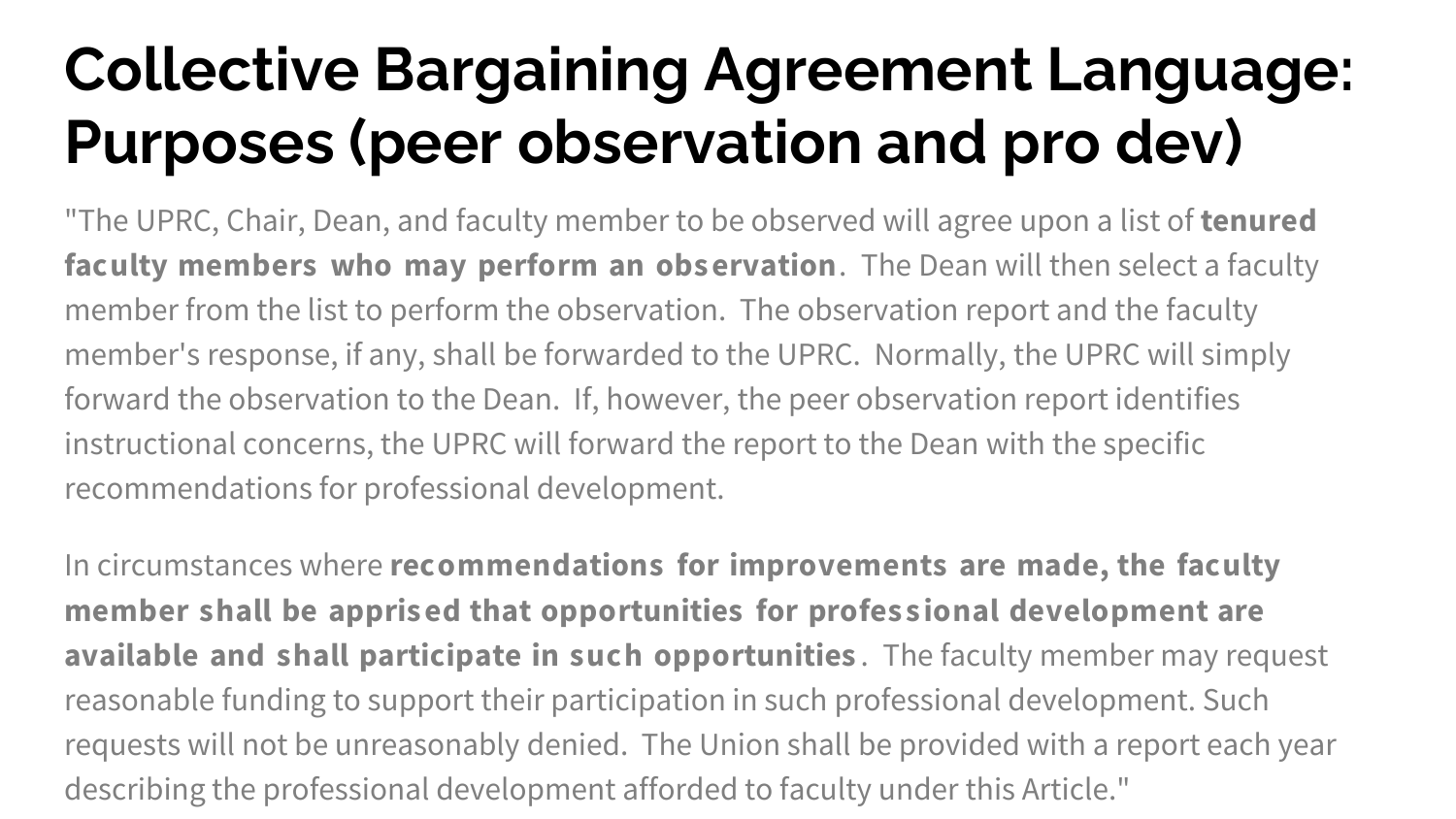### **Collective Bargaining Agreement Language: Procedures for untenured/tenured**

"Numerous studies have shown the value of a faculty member review system for both the faculty member and the University is a function of how well it is integrated into a professional development program. University resources will be committed to a faculty development program."

**For untenured faculty** "at least two peer observations of professional performance"

### **For tenured faculty:**

"Every five (5) years each Dean will initiate a peer observation process for each tenured faculty member within his/her school. The Dean and the UPRC will participate in this process with the faculty member."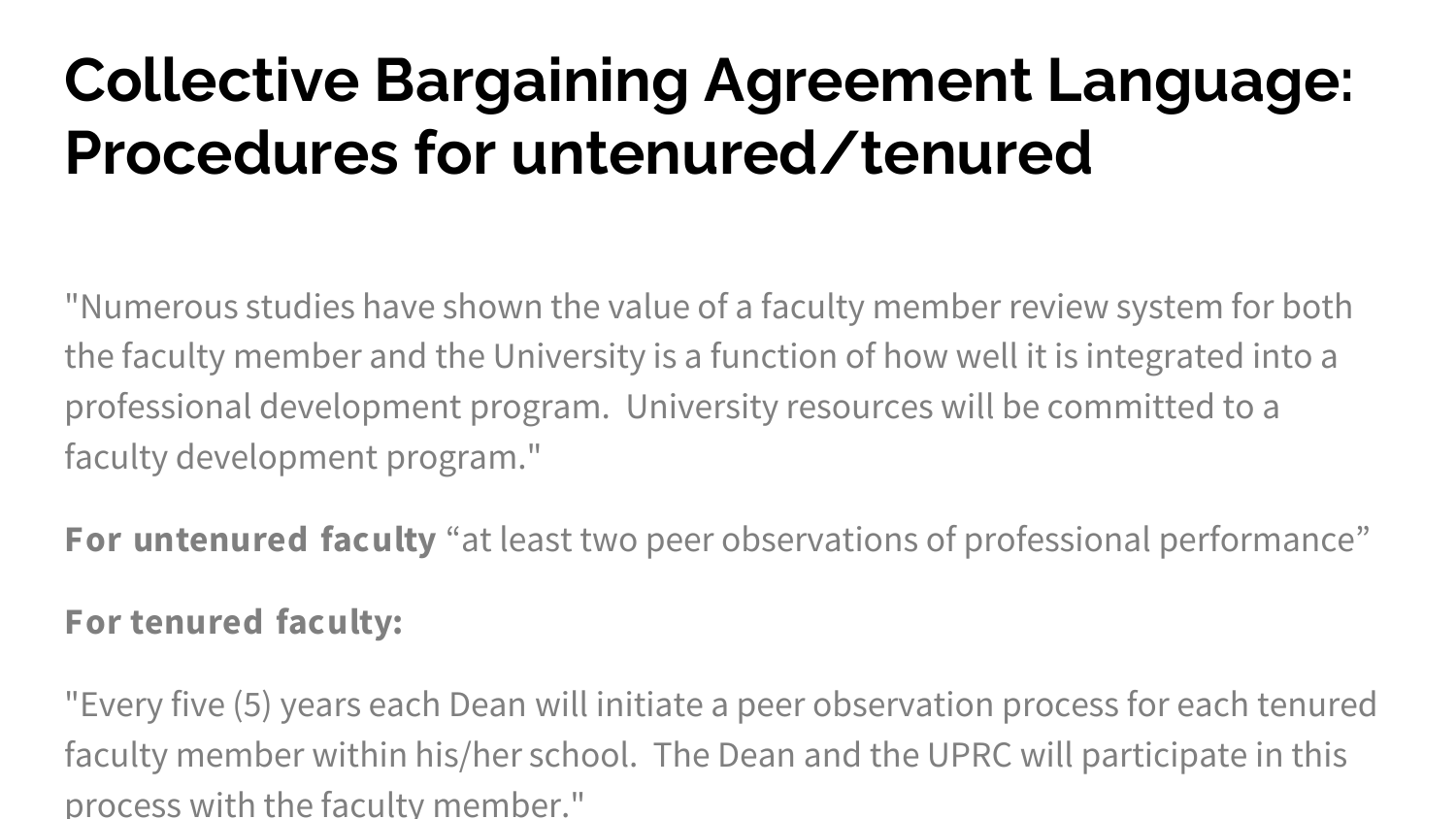### **Collective Bargaining Agreement Language: Amendments (instrument and supplements)**

"Any modification to the current peer evaluation instrument for the assessment of teaching by faculty to be used by the peer evaluator (and the Dean if necessary) may be proposed by the administration or the Union. **A repres entative committee of faculty** will be appointed by the Faculty Senate to work with the **Provos t** and the **Deans** to develop such modification(s). Each Unit/department may also modify the supplemental portion of the faculty evaluation for its own Unit/department through meetings of the Unit Peer Review Committee (**UPR C** ) and the Dean. Any modifications must be sent to the **Union**.

Peer observations of teaching will use standardized procedures that will have **evidence of their reliability and validity**. The current template will continue to be used except upon mutual agreement of the parties."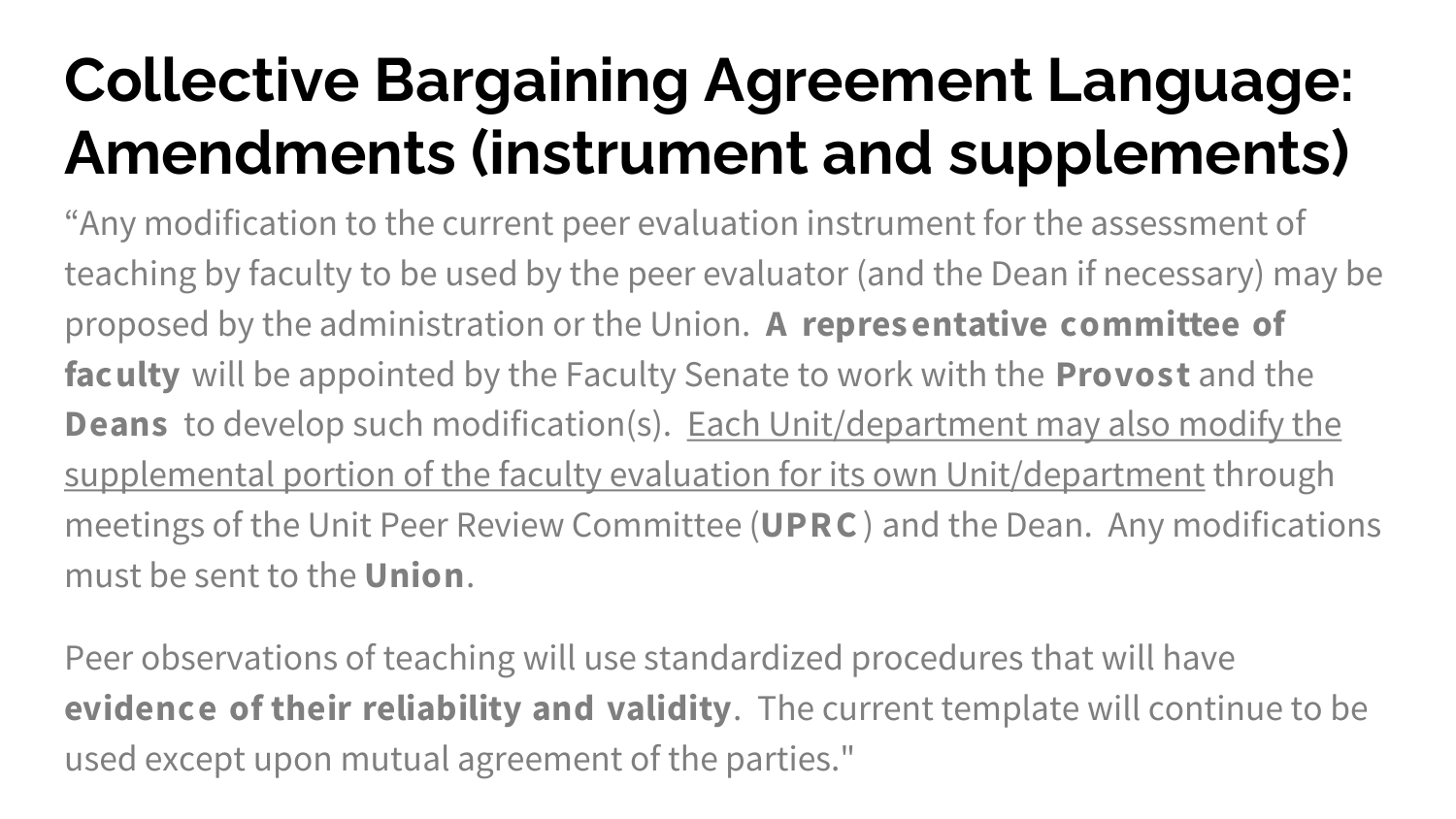### **Proposed Form Revisions 1**

#### <https://docs.google.com/document/d/10-7b4SiEX9uDKfBi-D6XmB690vFNkr5C0vYwUPeZ5wQ/edit>

- Members/units that have been (or will be) included: FSCTA, SCAIT, SEC, FCPE, FCRTP, ASC (including UPRC chairs), AAUP, Provost's Office (Liz Ciabocchi), College of Health Sci & Ed Tech Committee
- mostly updating learning platforms and clarity of language around the online environment so far (with lengthy discussions of how to approach this task):

Our existing peer review form under Item 2, #2 states: "Please comment on the utilization of appropriate methods and instructional technology"

It then lists "Blackboard, tables and charts, overhead projector, powerpoint, video, audio, scale model . . ."

We could perhaps start here with items from the rubrics and models below like the following: **"For online and blended courses in particular: Course management systems (Moodle/ Canvas/ Googleclassroom), Voicethread/Panopto, audio/video (e.g. YouTube clip), Zoom/ Googlehangout, Powerpoint/Prezi, etc.)"**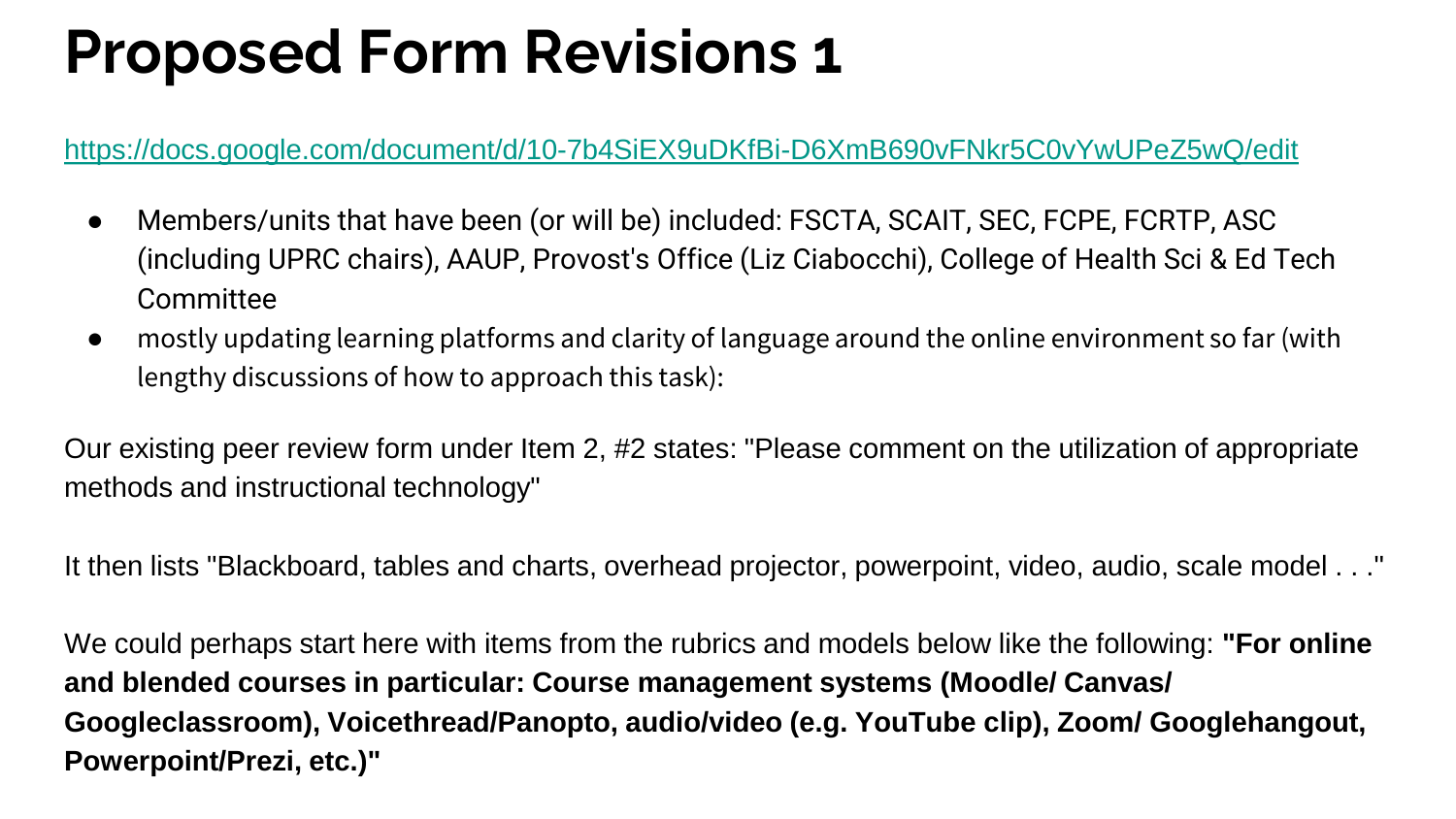### **Proposed Form Revisions 2**

<https://docs.google.com/document/d/10-7b4SiEX9uDKfBi-D6XmB690vFNkr5C0vYwUPeZ5wQ/edit>

\*Section III question 1 could also be edited to reflect online and blended learning more fully:

1. Please comment on the Faculty member's ability to engage the attention of the students.

( For example, levels of student attentiveness, responsiveness, evidence of students being challenged, moving around class, changing formats, the kinds of questions students ask, voice tone, pacing, eye contact with students, etc.)

We could add a note on dimensions for online and blended courses:

**"For online and blended courses, examples might include discussion posts with clarifying questions or additional suggestions for students, a variety of accessible modalities and building complexity of individual activities within the module being observed, links/referrals to appropriate campus online resources pertaining to learning goals such as Writing Center online chats or LibGuides, and/or use of instructor video/podcast/googlehangout to provide synchronous and asynchronous interaction that promotes additional student engagement."**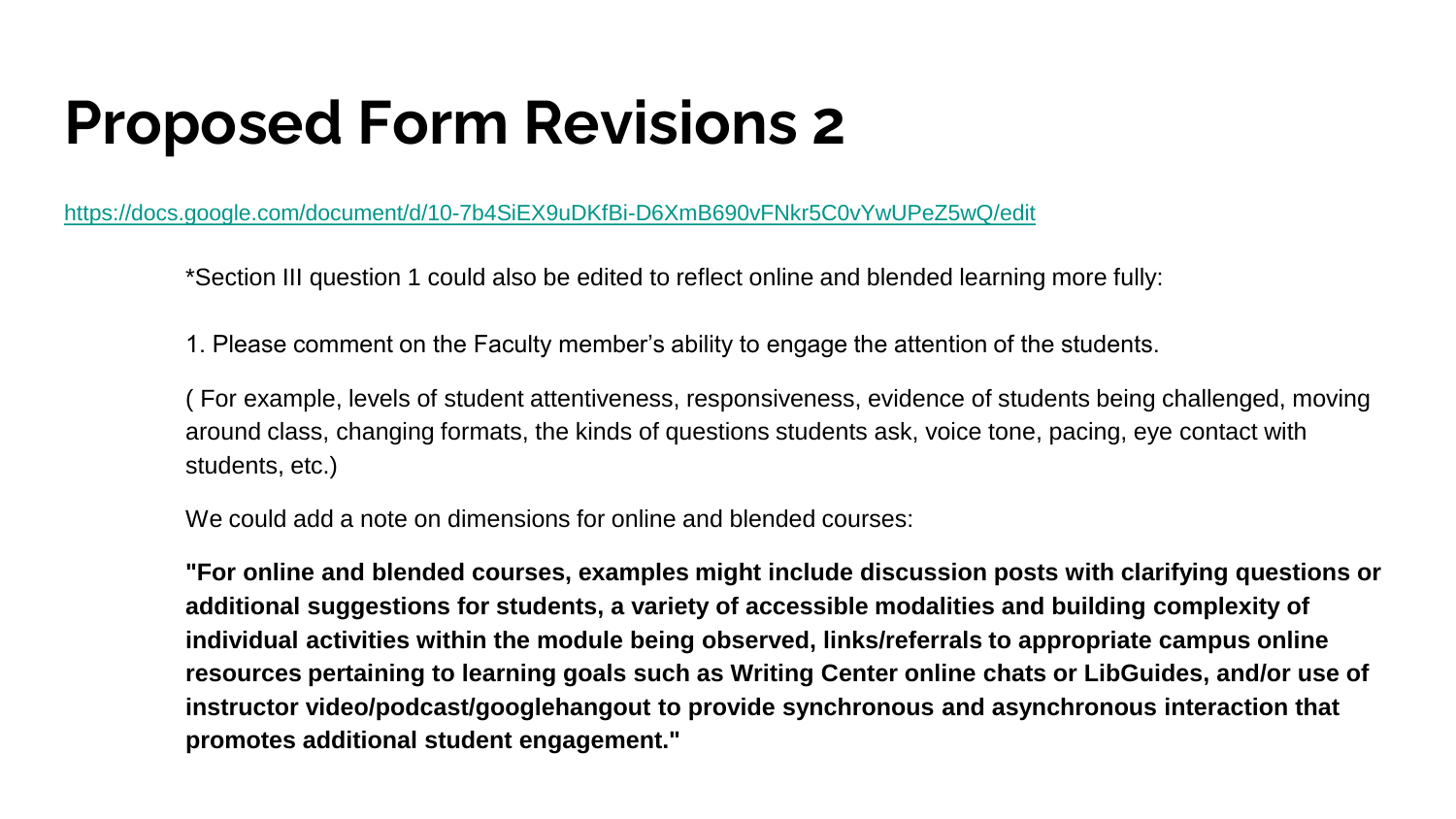### **Possible area for support?**

"Tenured faculty who will be acting as observers will attend an orientation class taught at the Faculty Center For Professional Excellence."

Perhaps this would be a good starting point for a moodle or other course with the Quality Matters and other rubrics for faculty observers?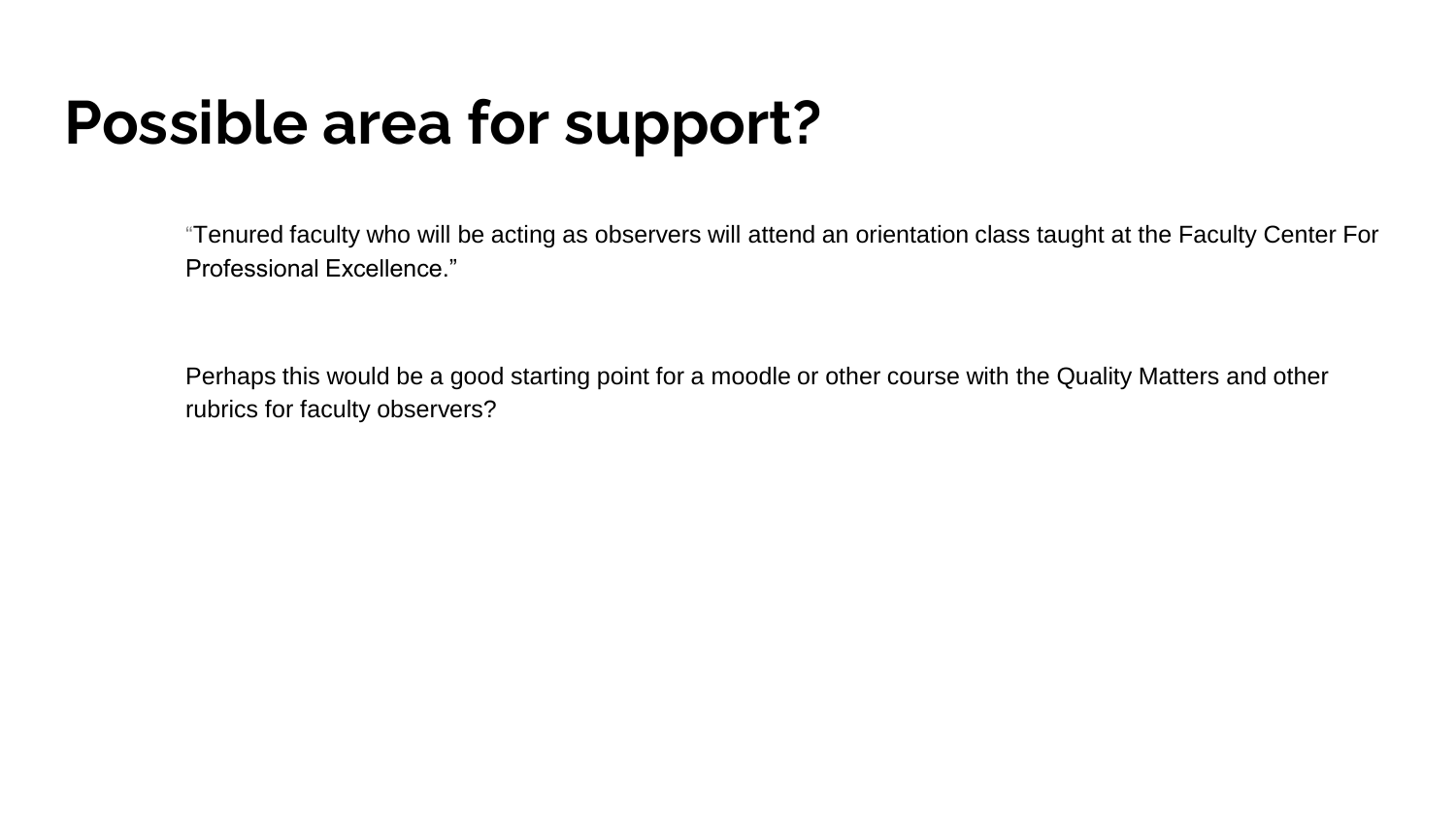### **Adjunct Faculty Handbook - QM content**

""**Course Quality**

Adelphi's online and blended courses are carefully designed and taught by our full-time and part-time faculty. Adelphi faculty focus on maintaining the same level of quality in online courses as on-campus, face-to-face courses. Engagement, personalized learning environments, interactivity and media rich content are paramount.

Many faculty use the [Quality Matters Rubric](https://www.qualitymatters.org/rubric) provided by the Quality Matters Higher [Education Program, a nationally recognized program designed to certify the quality o](https://www.qualitymatters.org/higher-education-program)f online courses and online components, as a guide for online course development. Faculty may also choose to use their own proven standards of quality for online teaching and learning. Online and blended courses are evaluated and approved in the same manner as our on-campus, face-to-face courses."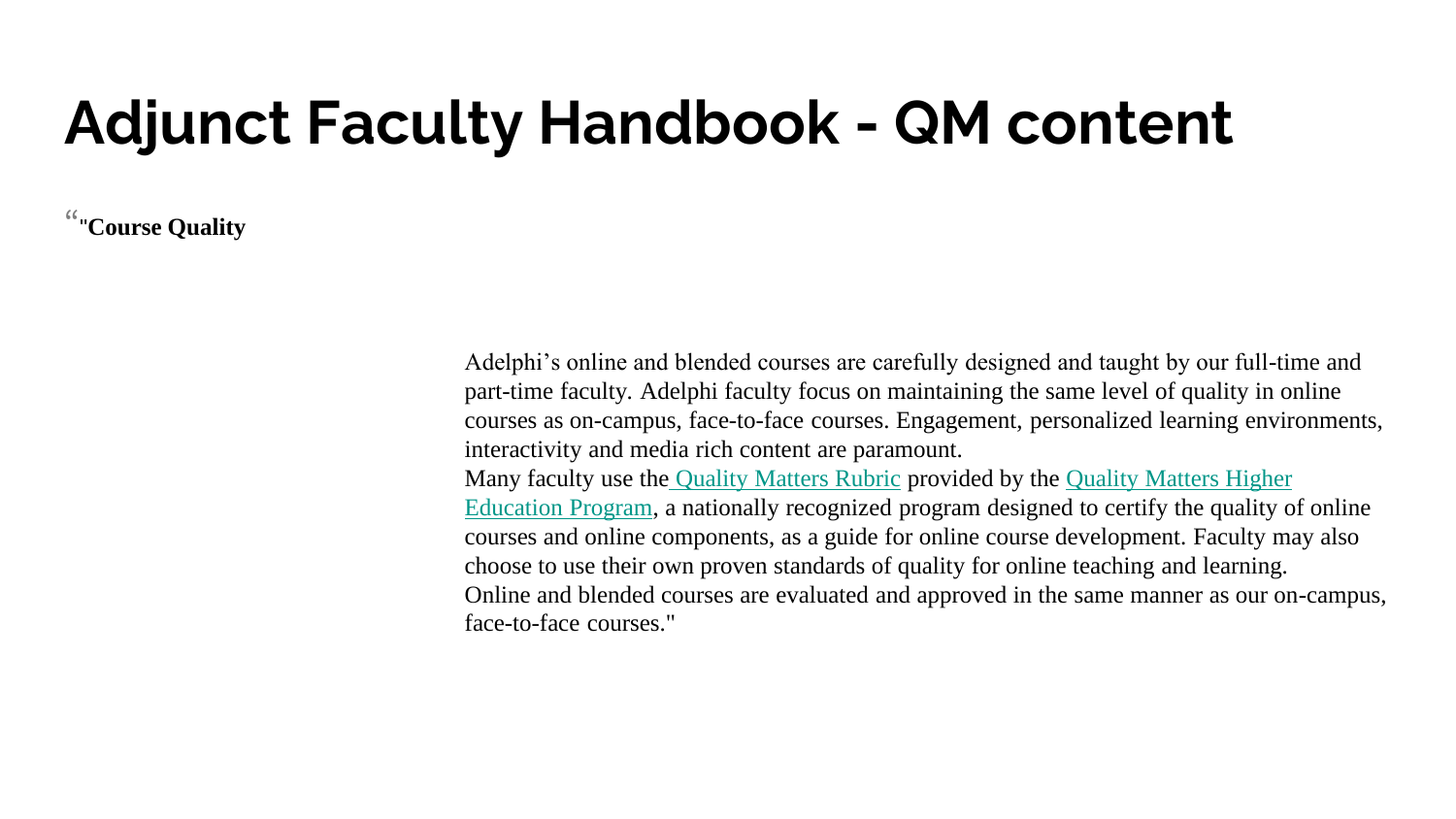## **Other Suggestions**

\*Some School of Education faculty involved in the revision of student teacher/candidate observation in K-12 classrooms suggested a focus on formative and summative evaluation with teaching observations over time, as well as disciplinespecific tailoring of the observation itself

See examples here:

<https://www.celt.iastate.edu/teaching/document-your-teaching/peer-observation-of-teaching-best-practices/>

\*Previous SCTA chairs helpfully noted that we have had a tradition of informal and formalized teaching observations and an **A U network** (needing updates) of faculty willing to be observed: [https://fcpe.adelphi.edu/resource/committee-on-teaching-and-advisement/teaching](https://fcpe.adelphi.edu/resource/committee-on-teaching-and-advisement/teaching-connections/peer-observations/)connections/peer-observations/